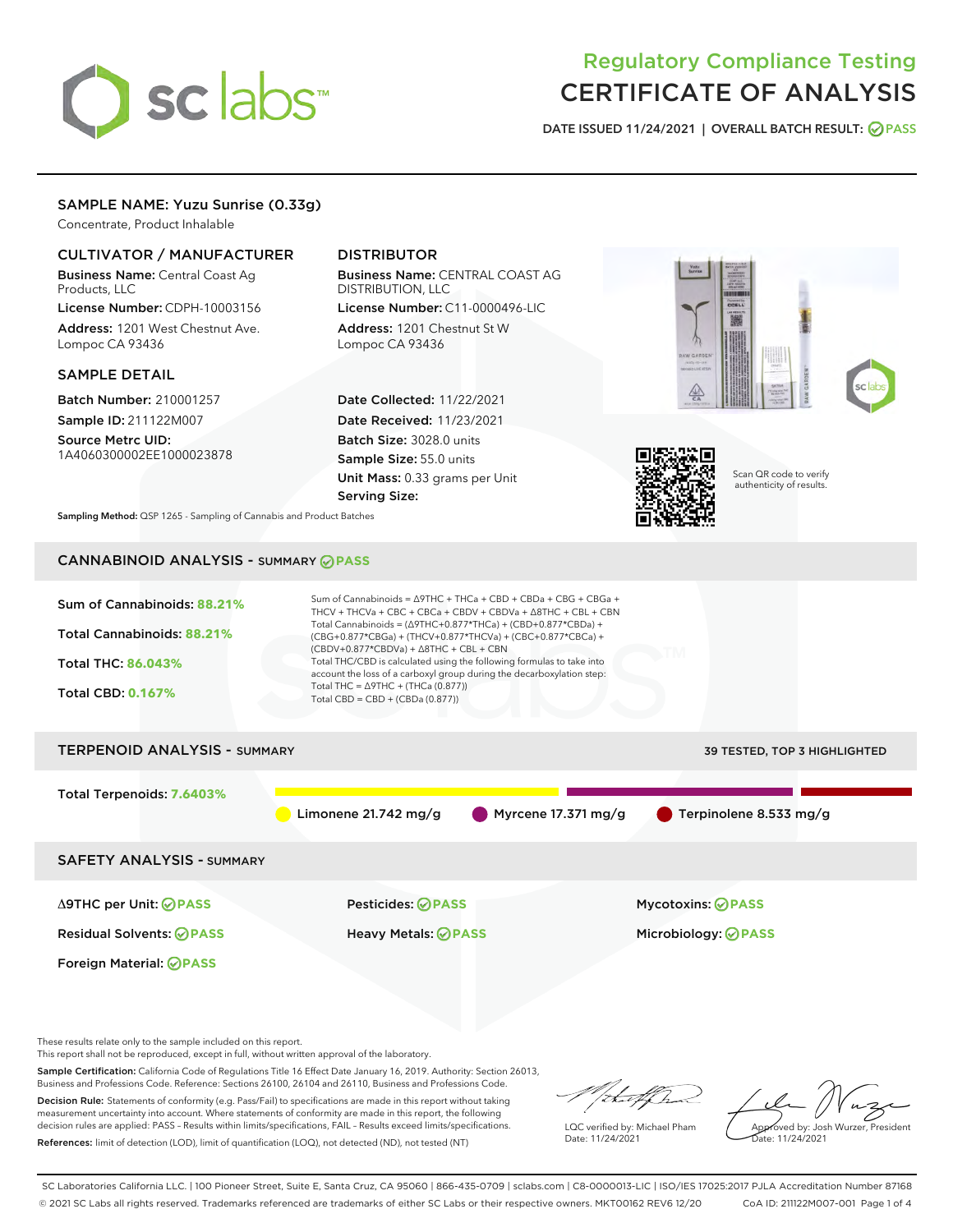



YUZU SUNRISE (0.33G) | DATE ISSUED 11/24/2021 | OVERALL BATCH RESULT: **○** PASS

#### CANNABINOID TEST RESULTS - 11/24/2021 2 PASS

Tested by high-performance liquid chromatography with diode-array detection (HPLC-DAD). **Method:** QSP 1157 - Analysis of Cannabinoids by HPLC-DAD

#### TOTAL CANNABINOIDS: **88.21%**

Total Cannabinoids (Total THC) + (Total CBD) + (Total CBG) + (Total THCV) + (Total CBC) + (Total CBDV) + ∆8THC + CBL + CBN

TOTAL THC: **86.043%** Total THC (∆9THC+0.877\*THCa)

TOTAL CBD: **0.167%**

Total CBD (CBD+0.877\*CBDa)

TOTAL CBG: 1.279% Total CBG (CBG+0.877\*CBGa)

TOTAL THCV: 0.39% Total THCV (THCV+0.877\*THCVa)

TOTAL CBC: ND Total CBC (CBC+0.877\*CBCa)

TOTAL CBDV: ND Total CBDV (CBDV+0.877\*CBDVa)

| <b>COMPOUND</b>  | LOD/LOQ<br>(mg/g)          | <b>MEASUREMENT</b><br><b>UNCERTAINTY</b><br>(mg/g) | <b>RESULT</b><br>(mg/g) | <b>RESULT</b><br>(%) |
|------------------|----------------------------|----------------------------------------------------|-------------------------|----------------------|
| <b>A9THC</b>     | 0.06 / 0.26                | ±29.599                                            | 860.43                  | 86.043               |
| <b>CBG</b>       | 0.06/0.19                  | ±0.504                                             | 12.79                   | 1.279                |
| <b>THCV</b>      | 0.1 / 0.2                  | ±0.19                                              | 3.9                     | 0.39                 |
| <b>CBN</b>       | 0.1/0.3                    | ±0.22                                              | 3.3                     | 0.33                 |
| <b>CBD</b>       | 0.07/0.29                  | ±0.077                                             | 1.67                    | 0.167                |
| $\triangle$ 8THC | 0.1 / 0.4                  | N/A                                                | <b>ND</b>               | <b>ND</b>            |
| THCa             | 0.05/0.14                  | N/A                                                | <b>ND</b>               | <b>ND</b>            |
| <b>THCVa</b>     | 0.07/0.20                  | N/A                                                | <b>ND</b>               | <b>ND</b>            |
| <b>CBDa</b>      | 0.02/0.19                  | N/A                                                | <b>ND</b>               | <b>ND</b>            |
| <b>CBDV</b>      | 0.04 / 0.15                | N/A                                                | <b>ND</b>               | <b>ND</b>            |
| <b>CBDVa</b>     | 0.03/0.53                  | N/A                                                | <b>ND</b>               | <b>ND</b>            |
| <b>CBGa</b>      | 0.1 / 0.2                  | N/A                                                | <b>ND</b>               | <b>ND</b>            |
| <b>CBL</b>       | 0.06 / 0.24                | N/A                                                | <b>ND</b>               | <b>ND</b>            |
| <b>CBC</b>       | 0.2 / 0.5                  | N/A                                                | <b>ND</b>               | <b>ND</b>            |
| <b>CBCa</b>      | 0.07/0.28                  | N/A                                                | <b>ND</b>               | <b>ND</b>            |
|                  | <b>SUM OF CANNABINOIDS</b> |                                                    | 882.1 mg/g              | 88.21%               |

#### **UNIT MASS: 0.33 grams per Unit**

| ∆9THC per Unit                         | 1120 per-package limit | 283.94 mg/unit  | <b>PASS</b> |
|----------------------------------------|------------------------|-----------------|-------------|
| <b>Total THC per Unit</b>              |                        | 283.94 mg/unit  |             |
| <b>CBD</b> per Unit                    |                        | $0.55$ mg/unit  |             |
| <b>Total CBD per Unit</b>              |                        | $0.55$ mg/unit  |             |
| <b>Sum of Cannabinoids</b><br>per Unit |                        | 291.1 mg/unit   |             |
| <b>Total Cannabinoids</b><br>per Unit  |                        | $291.1$ mg/unit |             |

| <b>COMPOUND</b>         | LOD/LOQ<br>(mg/g) | <b>MEASUREMENT</b><br><b>UNCERTAINTY</b><br>(mg/g) | <b>RESULT</b><br>(mg/g)                         | <b>RESULT</b><br>$(\%)$ |
|-------------------------|-------------------|----------------------------------------------------|-------------------------------------------------|-------------------------|
| Limonene                | 0.005 / 0.016     | ±0.3109                                            | 21.742                                          | 2.1742                  |
| <b>Myrcene</b>          | 0.008 / 0.025     | ±0.2241                                            | 17.371                                          | 1.7371                  |
| Terpinolene             | 0.008 / 0.026     | ±0.1749                                            | 8.533                                           | 0.8533                  |
| $\alpha$ Pinene         | 0.005 / 0.017     | ±0.0550                                            | 6.392                                           | 0.6392                  |
| $\beta$ Caryophyllene   | 0.004 / 0.012     | ±0.2070                                            | 5.814                                           | 0.5814                  |
| $\beta$ Pinene          | 0.004 / 0.014     | ±0.0596                                            | 5.181                                           | 0.5181                  |
| Ocimene                 | 0.011 / 0.038     | ±0.1065                                            | 3.319                                           | 0.3319                  |
| Linalool                | 0.009 / 0.032     | ±0.0598                                            | 1.574                                           | 0.1574                  |
| $\alpha$ Humulene       | 0.009/0.029       | ±0.0494                                            | 1.540                                           | 0.1540                  |
| Fenchol                 | 0.010 / 0.034     | ±0.0398                                            | 1.028                                           | 0.1028                  |
| Terpineol               | 0.016 / 0.055     | ±0.0604                                            | 0.984                                           | 0.0984                  |
| Camphene                | 0.005 / 0.015     | ±0.0055                                            | 0.481                                           | 0.0481                  |
| trans-ß-Farnesene       | 0.008 / 0.025     | ±0.0156                                            | 0.440                                           | 0.0440                  |
| Valencene               | 0.009 / 0.030     | ±0.0234                                            | 0.340                                           | 0.0340                  |
| $\alpha$ Phellandrene   | 0.006 / 0.020     | ±0.0038                                            | 0.283                                           | 0.0283                  |
| 3 Carene                | 0.005 / 0.018     | ±0.0034                                            | 0.240                                           | 0.0240                  |
| $\alpha$ Terpinene      | 0.005 / 0.017     | ±0.0036                                            | 0.239                                           | 0.0239                  |
| $\gamma$ Terpinene      | 0.006 / 0.018     | ±0.0031                                            | 0.181                                           | 0.0181                  |
| <b>Borneol</b>          | 0.005 / 0.016     | ±0.0073                                            | 0.173                                           | 0.0173                  |
| Fenchone                | 0.009 / 0.028     | ±0.0047                                            | 0.160                                           | 0.0160                  |
| Nerolidol               | 0.009 / 0.028     | ±0.0053                                            | 0.084                                           | 0.0084                  |
| $\alpha$ Bisabolol      | 0.008 / 0.026     | ±0.0044                                            | 0.082                                           | 0.0082                  |
| Citronellol             | 0.003 / 0.010     | ±0.0035                                            | 0.072                                           | 0.0072                  |
| Eucalyptol              | 0.006 / 0.018     | ±0.0013                                            | 0.053                                           | 0.0053                  |
| Sabinene Hydrate        | 0.006 / 0.022     | ±0.0016                                            | 0.042                                           | 0.0042                  |
| Sabinene                | 0.004 / 0.014     | ±0.0002                                            | 0.020                                           | 0.0020                  |
| p-Cymene                | 0.005 / 0.016     | ±0.0005                                            | 0.020                                           | 0.0020                  |
| Geraniol                | 0.002 / 0.007     | ±0.0007                                            | 0.015                                           | 0.0015                  |
| Nerol                   | 0.003 / 0.011     | N/A                                                | <loq< th=""><th><loq< th=""></loq<></th></loq<> | <loq< th=""></loq<>     |
| Caryophyllene<br>Oxide  | 0.010 / 0.033     | N/A                                                | <loq< th=""><th><loq< th=""></loq<></th></loq<> | <loq< th=""></loq<>     |
| Guaiol                  | 0.009 / 0.030     | N/A                                                | <loq< th=""><th><loq< th=""></loq<></th></loq<> | <loq< th=""></loq<>     |
| (-)-Isopulegol          | 0.005 / 0.016     | N/A                                                | ND                                              | <b>ND</b>               |
| Camphor                 | 0.006 / 0.019     | N/A                                                | ND                                              | ND                      |
| Isoborneol              | 0.004 / 0.012     | N/A                                                | ND                                              | <b>ND</b>               |
| Menthol                 | 0.008 / 0.025     | N/A                                                | ND                                              | <b>ND</b>               |
| $R-(+)$ -Pulegone       | 0.003 / 0.011     | N/A                                                | ND                                              | ND                      |
| <b>Geranyl Acetate</b>  | 0.004 / 0.014     | N/A                                                | ND                                              | <b>ND</b>               |
| $\alpha$ Cedrene        | 0.005 / 0.016     | N/A                                                | ND                                              | <b>ND</b>               |
| Cedrol                  | 0.008 / 0.027     | N/A                                                | ND                                              | ND                      |
| <b>TOTAL TERPENOIDS</b> |                   |                                                    | 76.403 mg/g                                     | 7.6403%                 |

SC Laboratories California LLC. | 100 Pioneer Street, Suite E, Santa Cruz, CA 95060 | 866-435-0709 | sclabs.com | C8-0000013-LIC | ISO/IES 17025:2017 PJLA Accreditation Number 87168 © 2021 SC Labs all rights reserved. Trademarks referenced are trademarks of either SC Labs or their respective owners. MKT00162 REV6 12/20 CoA ID: 211122M007-001 Page 2 of 4

# TERPENOID TEST RESULTS - 11/24/2021

Terpene analysis utilizing gas chromatography-flame ionization detection (GC-FID). **Method:** QSP 1192 - Analysis of Terpenoids by GC-FID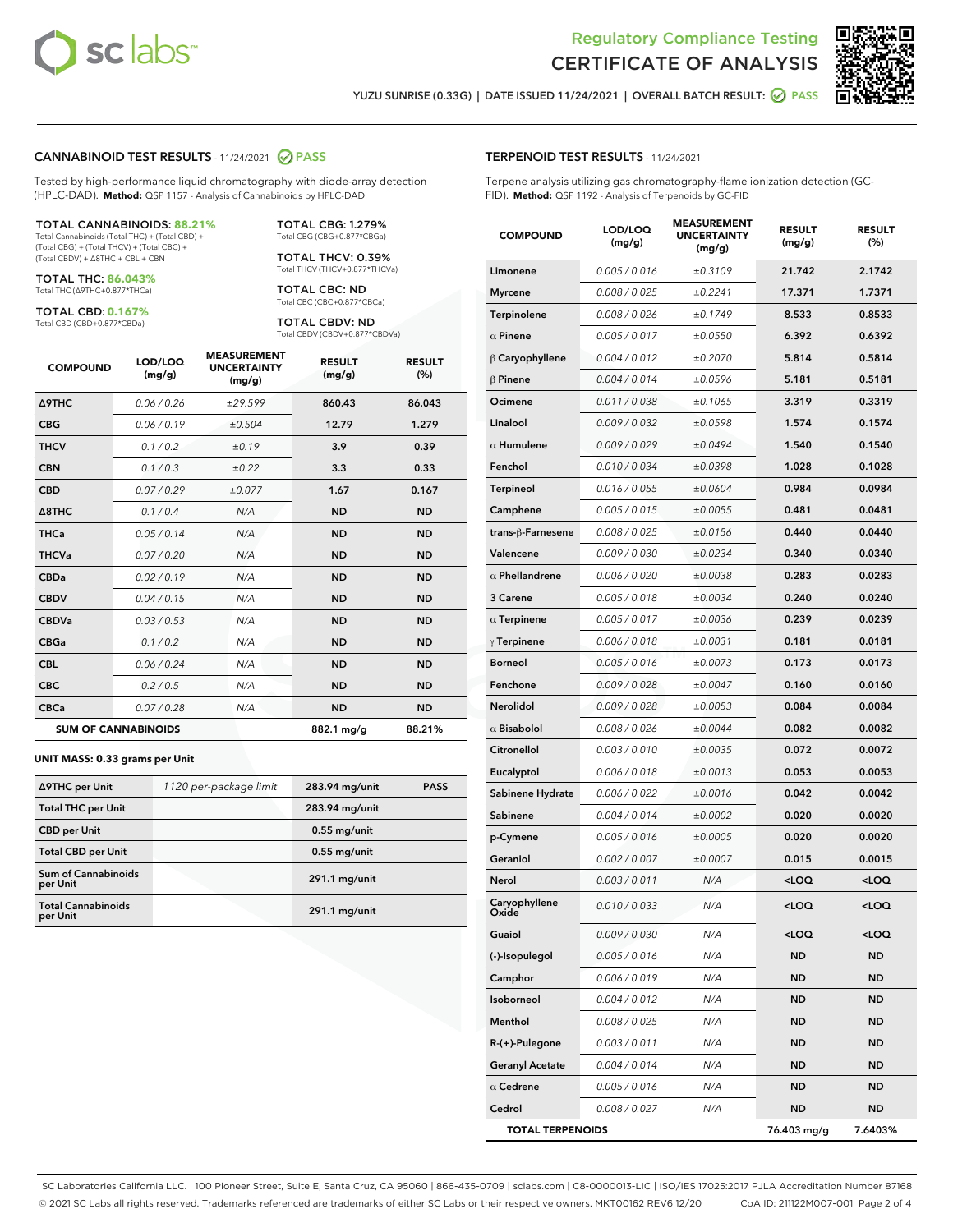



YUZU SUNRISE (0.33G) | DATE ISSUED 11/24/2021 | OVERALL BATCH RESULT:  $\bigcirc$  PASS

# CATEGORY 1 PESTICIDE TEST RESULTS - 11/24/2021 2 PASS

Pesticide and plant growth regulator analysis utilizing high-performance liquid chromatography-mass spectrometry (HPLC-MS) or gas chromatography-mass spectrometry (GC-MS). \*GC-MS utilized where indicated. **Method:** QSP 1212 - Analysis of Pesticides and Mycotoxins by LC-MS or QSP 1213 - Analysis of Pesticides by GC-MS

| <b>COMPOUND</b>             | LOD/LOQ<br>$(\mu g/g)$ | <b>ACTION</b><br><b>LIMIT</b><br>$(\mu q/q)$ | <b>MEASUREMENT</b><br><b>UNCERTAINTY</b><br>$(\mu g/g)$ | <b>RESULT</b><br>$(\mu g/g)$ | <b>RESULT</b> |
|-----------------------------|------------------------|----------------------------------------------|---------------------------------------------------------|------------------------------|---------------|
| Aldicarb                    | 0.03 / 0.08            | $\ge$ LOD                                    | N/A                                                     | <b>ND</b>                    | <b>PASS</b>   |
| Carbofuran                  | 0.02 / 0.05            | $\geq$ LOD                                   | N/A                                                     | <b>ND</b>                    | <b>PASS</b>   |
| Chlordane*                  | 0.03 / 0.08            | $\ge$ LOD                                    | N/A                                                     | <b>ND</b>                    | <b>PASS</b>   |
| Chlorfenapyr*               | 0.03/0.10              | $\geq$ LOD                                   | N/A                                                     | <b>ND</b>                    | <b>PASS</b>   |
| Chlorpyrifos                | 0.02 / 0.06            | $\ge$ LOD                                    | N/A                                                     | <b>ND</b>                    | <b>PASS</b>   |
| Coumaphos                   | 0.02 / 0.07            | $\ge$ LOD                                    | N/A                                                     | <b>ND</b>                    | <b>PASS</b>   |
| Daminozide                  | 0.02 / 0.07            | $\ge$ LOD                                    | N/A                                                     | <b>ND</b>                    | <b>PASS</b>   |
| <b>DDVP</b><br>(Dichlorvos) | 0.03/0.09              | $\ge$ LOD                                    | N/A                                                     | <b>ND</b>                    | <b>PASS</b>   |
| Dimethoate                  | 0.03 / 0.08            | $\ge$ LOD                                    | N/A                                                     | <b>ND</b>                    | <b>PASS</b>   |
| Ethoprop(hos)               | 0.03/0.10              | $\ge$ LOD                                    | N/A                                                     | <b>ND</b>                    | <b>PASS</b>   |
| Etofenprox                  | 0.02/0.06              | $>$ LOD                                      | N/A                                                     | <b>ND</b>                    | <b>PASS</b>   |
| Fenoxycarb                  | 0.03 / 0.08            | $\ge$ LOD                                    | N/A                                                     | <b>ND</b>                    | <b>PASS</b>   |
| Fipronil                    | 0.03/0.08              | $>$ LOD                                      | N/A                                                     | <b>ND</b>                    | <b>PASS</b>   |
| Imazalil                    | 0.02 / 0.06            | $\ge$ LOD                                    | N/A                                                     | <b>ND</b>                    | <b>PASS</b>   |
| Methiocarb                  | 0.02 / 0.07            | $\ge$ LOD                                    | N/A                                                     | <b>ND</b>                    | <b>PASS</b>   |
| Methyl<br>parathion         | 0.03/0.10              | $>$ LOD                                      | N/A                                                     | <b>ND</b>                    | <b>PASS</b>   |
| <b>Mevinphos</b>            | 0.03/0.09              | $>$ LOD                                      | N/A                                                     | <b>ND</b>                    | <b>PASS</b>   |
| Paclobutrazol               | 0.02 / 0.05            | $>$ LOD                                      | N/A                                                     | <b>ND</b>                    | <b>PASS</b>   |
| Propoxur                    | 0.03/0.09              | $\ge$ LOD                                    | N/A                                                     | <b>ND</b>                    | <b>PASS</b>   |
| Spiroxamine                 | 0.03 / 0.08            | $\ge$ LOD                                    | N/A                                                     | <b>ND</b>                    | <b>PASS</b>   |
| Thiacloprid                 | 0.03/0.10              | $\ge$ LOD                                    | N/A                                                     | <b>ND</b>                    | <b>PASS</b>   |

#### CATEGORY 2 PESTICIDE TEST RESULTS - 11/24/2021 @ PASS

| <b>COMPOUND</b>          | LOD/LOO<br>$(\mu g/g)$ | <b>ACTION</b><br>LIMIT<br>$(\mu g/g)$ | <b>MEASUREMENT</b><br><b>UNCERTAINTY</b><br>$(\mu g/g)$ | <b>RESULT</b><br>$(\mu g/g)$ | <b>RESULT</b> |
|--------------------------|------------------------|---------------------------------------|---------------------------------------------------------|------------------------------|---------------|
| Abamectin                | 0.03/0.10              | 0.1                                   | N/A                                                     | <b>ND</b>                    | <b>PASS</b>   |
| Acephate                 | 0.02/0.07              | 0.1                                   | N/A                                                     | <b>ND</b>                    | <b>PASS</b>   |
| Acequinocyl              | 0.02/0.07              | 0.1                                   | N/A                                                     | <b>ND</b>                    | <b>PASS</b>   |
| Acetamiprid              | 0.02/0.05              | 0.1                                   | N/A                                                     | <b>ND</b>                    | <b>PASS</b>   |
| Azoxystrobin             | 0.02/0.07              | 0.1                                   | N/A                                                     | <b>ND</b>                    | <b>PASS</b>   |
| <b>Bifenazate</b>        | 0.01 / 0.04            | 0.1                                   | N/A                                                     | <b>ND</b>                    | <b>PASS</b>   |
| <b>Bifenthrin</b>        | 0.02 / 0.05            | 3                                     | N/A                                                     | <b>ND</b>                    | <b>PASS</b>   |
| <b>Boscalid</b>          | 0.03/0.09              | 0.1                                   | N/A                                                     | <b>ND</b>                    | <b>PASS</b>   |
| Captan                   | 0.19/0.57              | 0.7                                   | N/A                                                     | <b>ND</b>                    | <b>PASS</b>   |
| Carbaryl                 | 0.02/0.06              | 0.5                                   | N/A                                                     | <b>ND</b>                    | <b>PASS</b>   |
| Chlorantranilip-<br>role | 0.04/0.12              | 10                                    | N/A                                                     | <b>ND</b>                    | <b>PASS</b>   |
| Clofentezine             | 0.03/0.09              | 0.1                                   | N/A                                                     | <b>ND</b>                    | <b>PASS</b>   |

|  | <b>CATEGORY 2 PESTICIDE TEST RESULTS</b> - 11/24/2021 continued |
|--|-----------------------------------------------------------------|
|  |                                                                 |

| <b>COMPOUND</b>               | LOD/LOQ<br>(µg/g) | <b>ACTION</b><br>LIMIT<br>(µg/g) | <b>MEASUREMENT</b><br><b>UNCERTAINTY</b><br>$(\mu g/g)$ | <b>RESULT</b><br>(µg/g) | <b>RESULT</b> |
|-------------------------------|-------------------|----------------------------------|---------------------------------------------------------|-------------------------|---------------|
| Cyfluthrin                    | 0.12 / 0.38       | $\overline{c}$                   | N/A                                                     | <b>ND</b>               | <b>PASS</b>   |
| Cypermethrin                  | 0.11/0.32         | 1                                | N/A                                                     | <b>ND</b>               | <b>PASS</b>   |
| <b>Diazinon</b>               | 0.02 / 0.05       | 0.1                              | N/A                                                     | <b>ND</b>               | <b>PASS</b>   |
| Dimethomorph                  | 0.03 / 0.09       | 2                                | N/A                                                     | ND                      | <b>PASS</b>   |
| Etoxazole                     | 0.02 / 0.06       | 0.1                              | N/A                                                     | ND                      | <b>PASS</b>   |
| Fenhexamid                    | 0.03 / 0.09       | 0.1                              | N/A                                                     | <b>ND</b>               | <b>PASS</b>   |
| Fenpyroximate                 | 0.02 / 0.06       | 0.1                              | N/A                                                     | <b>ND</b>               | <b>PASS</b>   |
| Flonicamid                    | 0.03/0.10         | 0.1                              | N/A                                                     | <b>ND</b>               | <b>PASS</b>   |
| Fludioxonil                   | 0.03/0.10         | 0.1                              | N/A                                                     | <b>ND</b>               | <b>PASS</b>   |
| Hexythiazox                   | 0.02 / 0.07       | 0.1                              | N/A                                                     | <b>ND</b>               | <b>PASS</b>   |
| Imidacloprid                  | 0.04 / 0.11       | 5                                | N/A                                                     | <b>ND</b>               | <b>PASS</b>   |
| Kresoxim-methyl               | 0.02 / 0.07       | 0.1                              | N/A                                                     | ND                      | <b>PASS</b>   |
| <b>Malathion</b>              | 0.03 / 0.09       | 0.5                              | N/A                                                     | <b>ND</b>               | <b>PASS</b>   |
| Metalaxyl                     | 0.02 / 0.07       | $\overline{c}$                   | N/A                                                     | ND                      | <b>PASS</b>   |
| Methomyl                      | 0.03 / 0.10       | 1                                | N/A                                                     | <b>ND</b>               | <b>PASS</b>   |
| Myclobutanil                  | 0.03 / 0.09       | 0.1                              | N/A                                                     | <b>ND</b>               | <b>PASS</b>   |
| Naled                         | 0.02 / 0.07       | 0.1                              | N/A                                                     | <b>ND</b>               | <b>PASS</b>   |
| Oxamyl                        | 0.04 / 0.11       | 0.5                              | N/A                                                     | ND                      | <b>PASS</b>   |
| Pentachloronitro-<br>benzene* | 0.03 / 0.09       | 0.1                              | N/A                                                     | ND                      | <b>PASS</b>   |
| Permethrin                    | 0.04 / 0.12       | 0.5                              | N/A                                                     | <b>ND</b>               | <b>PASS</b>   |
| Phosmet                       | 0.03 / 0.10       | 0.1                              | N/A                                                     | <b>ND</b>               | <b>PASS</b>   |
| Piperonylbu-<br>toxide        | 0.02 / 0.07       | 3                                | N/A                                                     | <b>ND</b>               | <b>PASS</b>   |
| Prallethrin                   | 0.03 / 0.08       | 0.1                              | N/A                                                     | <b>ND</b>               | <b>PASS</b>   |
| Propiconazole                 | 0.02 / 0.07       | 0.1                              | N/A                                                     | <b>ND</b>               | <b>PASS</b>   |
| Pyrethrins                    | 0.04 / 0.12       | 0.5                              | N/A                                                     | <b>ND</b>               | <b>PASS</b>   |
| Pyridaben                     | 0.02 / 0.07       | 0.1                              | N/A                                                     | ND                      | <b>PASS</b>   |
| Spinetoram                    | 0.02 / 0.07       | 0.1                              | N/A                                                     | <b>ND</b>               | <b>PASS</b>   |
| Spinosad                      | 0.02 / 0.07       | 0.1                              | N/A                                                     | <b>ND</b>               | <b>PASS</b>   |
| Spiromesifen                  | 0.02 / 0.05       | 0.1                              | N/A                                                     | ND                      | PASS          |
| Spirotetramat                 | 0.02 / 0.06       | 0.1                              | N/A                                                     | <b>ND</b>               | <b>PASS</b>   |
| Tebuconazole                  | 0.02 / 0.07       | 0.1                              | N/A                                                     | <b>ND</b>               | <b>PASS</b>   |
| Thiamethoxam                  | 0.03 / 0.10       | 5                                | N/A                                                     | ND                      | <b>PASS</b>   |
| Trifloxystrobin               | 0.03 / 0.08       | 0.1                              | N/A                                                     | ND                      | <b>PASS</b>   |

SC Laboratories California LLC. | 100 Pioneer Street, Suite E, Santa Cruz, CA 95060 | 866-435-0709 | sclabs.com | C8-0000013-LIC | ISO/IES 17025:2017 PJLA Accreditation Number 87168 © 2021 SC Labs all rights reserved. Trademarks referenced are trademarks of either SC Labs or their respective owners. MKT00162 REV6 12/20 CoA ID: 211122M007-001 Page 3 of 4